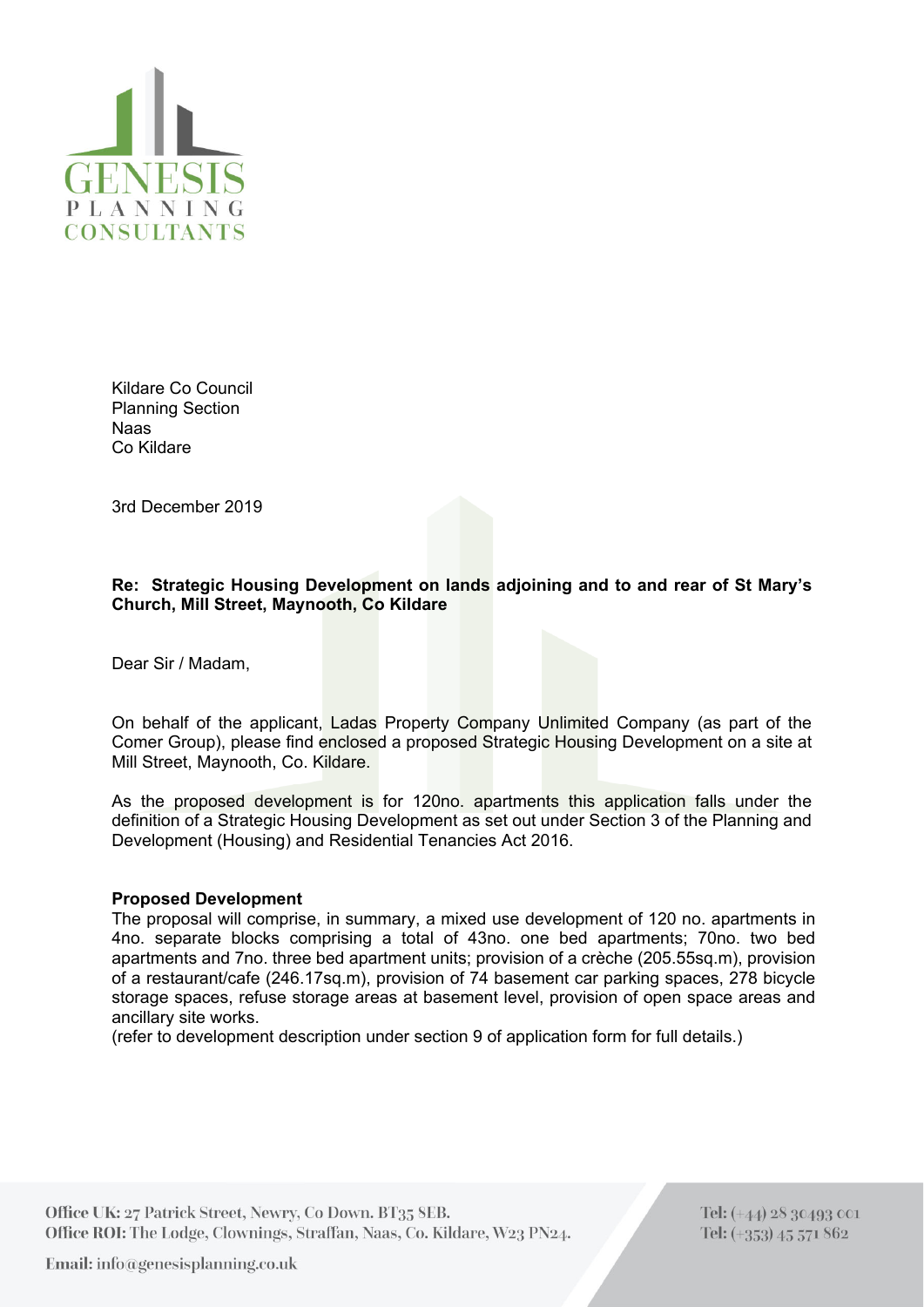

## **Enclosures**

The following documentation accompanies this strategic housing planning application in accordance with Section 5 of the Planning and Development (Housing) and Residential Tenancies Act 2016 and Article 28 of the Planning and Development (Strategic Housing Development) Regulations 2017:

- Application form;
- Part V proposals;
- EIA screening statement prepared by Genesis Planning;
- Statement on housing mix by Genesis Planning:
- Building lifecycle report by Genesis Planning & Michael Fitzpatrick Architects;
- Architectural drawings prepared by Michael Fitzpatrick Architects;
- Housing Quality Assessment
- Schedule of Accommodation
- Design Statement prepared by Michael Fitzpatrick Architects & Genesis Planning;
- **Engineering drawings prepared by RPS consultants;**
- Engineering services report & drawings prepared by RPS consultants;
- Engineering report re basement construction by RPS consultants;
- Flood Risk Assessment prepared by RPS consultants;
- Traffic & Transport Assessment prepared by ILTP consultants;
- Construction management plan prepared by Genesis Planning;
- Archaeological & Architectural Assessments prepared by John Cronin & Associates;
- Natura Impact Statement prepared by Doherty Environmental;
- Ecology report prepared by Doherty Environmental;
- M & E utilities report and associated drawings prepared by Renaissance Engineering;
- Road design by Alan Traynor Consulting Engineers;
- Foul pumping station specification by RPS consultants;
- DMURS design audit;
- Landscape report & master-plan prepared by Parkhood Landscape Architects;
- Landscaping proposals prepared by Parkhood Landscape Architects;
- Townscape report prepared by Parkhood Landscape Architects:
- Tree protection plan prepared by Parkhood Landscape Architects;
- Tree survey constraints plan by P Blackstock;
- Part L compliance report by Renaissance Engineering;
- Public lighting, site layout & report by Renaissance Engineering;
- Sunlight, Daylight and Shadow analysis by C Shackleton consulting;
- Statement of response by Genesis Planning;
- Project photomontages & CGI's by Motion Concept Design;
- Letter of consent from Kildare Co Council;
- Letter of comfort from Cairn Homes;
- Letter from Go Car;
- Letter from MSA fire consultants.

A list of all documents is also enclosed with this application, to include the drawing schedules.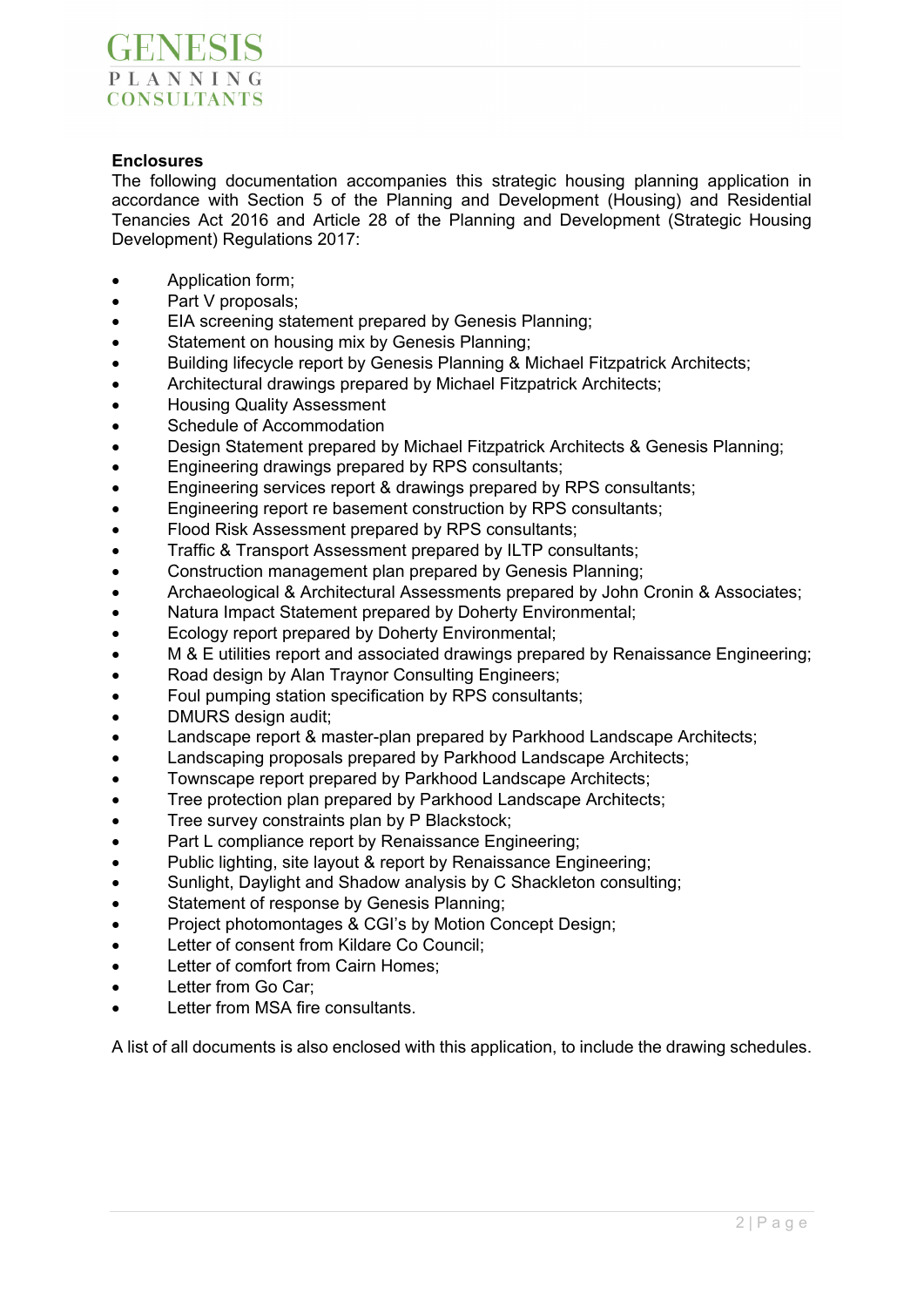# **GENESIS** PLANNING **CONSULTANTS Notifications**

#### In accordance with the requirements of the Planning and Development (Strategic Housing Development) Regulations 2017 the following copies have been provided to the relevant parties:

- 2 no. hard and 3no. soft copies to An Bord Pleanála;
- 6 no. hard and 1no. soft copies to the Planning Authority;
- 1 no. hard and 1 no. soft copy to the 10no. prescribed authorities as specified in the board's opinion on the proposed application as follows:
- Irish Water
- The Minister for Arts, Heritage, Regional, Rural and Gaeltacht Affairs.
- The Heritage Council.
- An Taisce.
- Failte Ireland
- An Chomhairle Ealaion (The Arts Council)
- Inland Fisheries Ireland
- Transport Infrastructure Ireland
- National Transport Authority.
- Kildare Childcare Committee

A copy of the application is also available for inspection at the following web address:

www.thelyreenviewapartments.com

## **Irish Water Requirements**

Also accompanying this application is a design acceptance letter from Irish Water (letter Ref: CUST17492) which states that '*based upon the details you have provided with your design submission, Irish Water has no objections to the proposals included in the design submission'.*

## **Part V**

Attached with the application is a letter from Kildare County Council which sets out that Part V proposals are acceptable, subject to final agreement. In this regard, the applicant will accept a condition as part of planning.

## **Pre-planning discussions**

Pre-application consultation meetings took place with the Planning Authority and the board as follows:

- 18th October 2018 (Planning Authority & applicant)
- 12th February 2019 (Tripartite meeting)
- $\bullet$  16<sup>th</sup> May 2019 (Planning Authority & applicant)
- 30th August 2019 (Tripartite meeting)